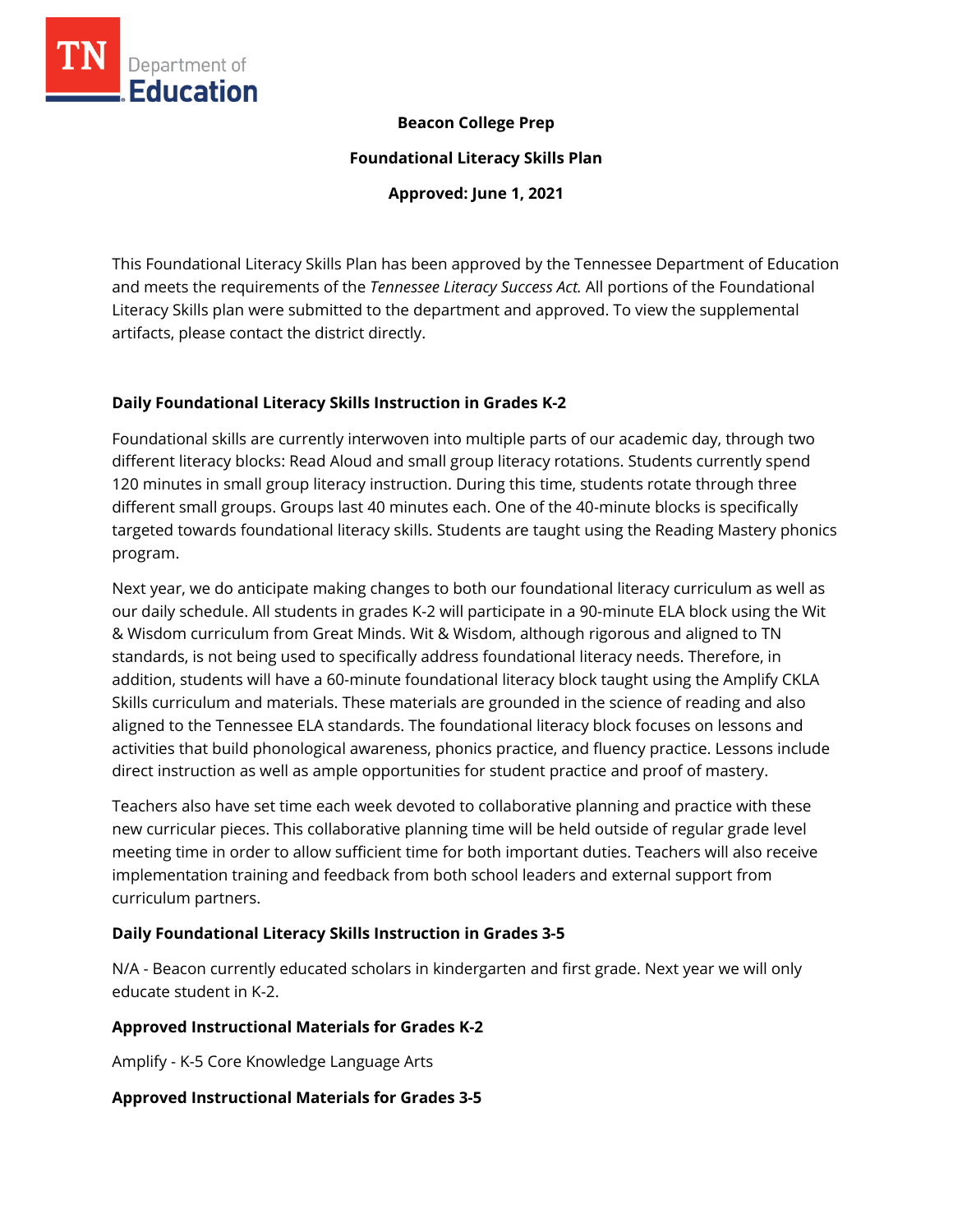Great Minds - 3-5 Wit and Wisdom

#### **Additional Information about Instructional Materials**

Beacon College Prep does not educate students in grades 3-5. However, when students do reach those grades, they will be taught using the wit & Wisdom curriculum.

# **Universal Reading Screener for Grades K-5. This screener complies with RTI<sup>2</sup>and Say Dyslexia requirements.**

Illuminate Fastbridge Assessment Suite: aReading, AUTOreading, earlyReading English, CBMreading English

#### **Intervention Structure and Supports**

In the first two week of the school year, students are given a universal screener (FastBridge) to determine which students have a reading deficiency or are "at-risk". Our classroom teachers (both lead and co), Head of School, and Scholar Support Coordinator review MAP data to determine which students fall in the 0-25th percentile. Those students are then classified as Tier II or Tier III. They are then given a diagnostic assessment to determine more specific skill gaps and to assign students to small intervention groups. Our daily schedule allocates 60 minutes on Monday-Thursday and 45 minutes on Friday for intervention. Depending on their results from the FastBridge benchmarking, students are assessed for Dyslexia using the programs Dyslexia screener.

We have multiple ways to address ELA skill gaps within these small groups. First, our recently adopted ELA curriculum (Amplify CKLA Skills, Wit & Wisdom, and i-Ready Reading) provides a screener and remediation guide that will be used by teachers to find activities based on their groups needs. RTI data teams meet every 4 weeks to review progress monitoring data and to determine if changes in intervention materials are needed.

In addition to tiered RTI support daily, all students receive targeted small group support in both ELA and Math blocks daily as a part of Tier 1 instruction. Tiered RTI groups are aimed at addressing specific skills gaps in ELA that will help them achieve mastery in grade level standards.

# **Parent Notification Plan/Home Literacy Reports**

After completing screening, our school notifies all parents in grades K-2 if their child is "at-risk" or has significant reading deficiencies. Notification is sent to families via letter in their home language. Letters include their percentile, an explanation about specific skill gaps their child demonstrated, and what the schools plan for intervention is. In addition to the letter, the school team provides families with activities that can be used at home to address each of the gaps. For example, if a student struggles to identify letter sounds, families are encouraged to ask their child what sound household objects start with (apple begins with "/ah", table begins with "/t").

When letters are sent teachers follow-up with families to explain the information, answers any questions the parent has, and models the activities that can be done at home. Beginning next year, letters and verbal communication will include the importance of 3rd grade reading proficiency.